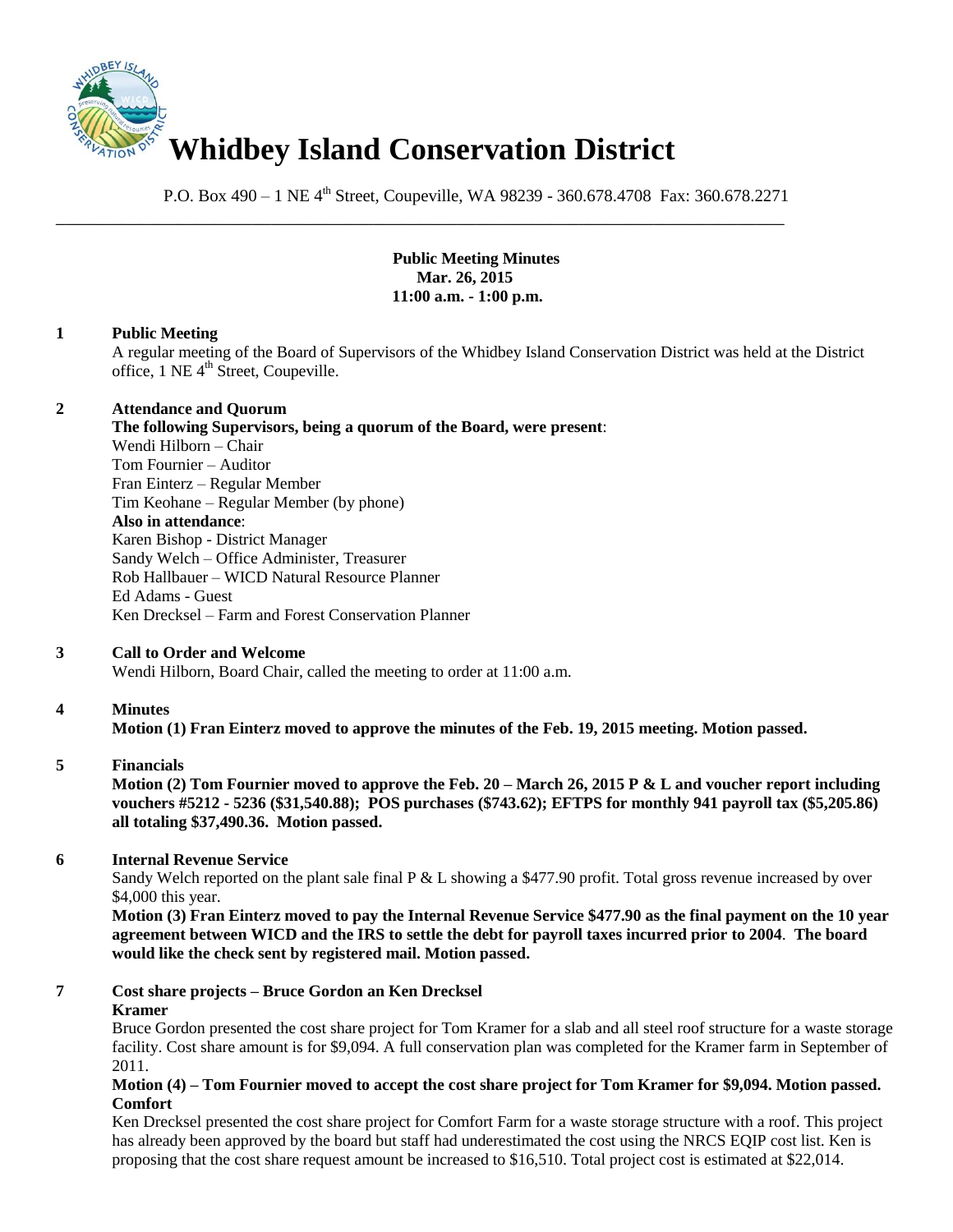# **Motion (5) Tom Fournier moved to accept the cost share project increase for Comfort Farm to \$16,510. Motion passed.**

**Jorgenson**

Ken Drecksel presented the cost share project for Leanna Jorgensen – Pronkin Pastures. The cost share request is for \$3,768 for gutters, outlets and rainwater collection. Total project cost is estimated at \$5,000. A farm conservation plan was completed for Jorgensen's in November of 2013.

### **Motion (6) Tom Fournier moved to accept the cost share project for Leanna Jorgensen for gutters, outlets and rainwater collection for \$3,768.**

# **8 Forest Plan Presentation**

Ken Drecksel presented forest plan  $3_{15}$ -1. **Motion (7) Wendi Hilborn moved to approve forest plan 3\_15-1. Motion passed.** 

### **9 Stormwater Project Presentation – Rob Hallbauer**

Rob gave a presentation on the recently designed and installed Waldorf School rain garden

# **10 Board Meeting Date and Time Change**

The board decided to change the date, time and location of the April board meeting to Wednesday, April 22, 9:00 – 11:00 at Jenne Farm in Coupeville. The board meeting will be immediately followed by a staff planning session that will adjourn at 3:00. Staff will publish time change on the WICD website.

# **11 District Manager Report – Karen Bishop**

### **WACD Legislative Days**

Karen reported on attending the recent legislative days in Olympia for WACD. She said that if she is voted in as President of WADE (WA Assoc. of District Employees President) that she will be a voting member of the WACD board. Karen reported on the state budget and said that Supervisors may be asked to make calls to legislators during strategic times during the session. Deb Gregory is leaving WACD to take another position.

### **Grant Applications**

### **Beginning Farmer and Rancher grant**

Karen said that she worked with San Juan CD, Small Farms Team, and Ag Committee as well as Greenbank Farm to submit an application into the USDA Beginning Farmer and Rancher grant process. Application includes about \$150,000 over three years for WICD with a 25% match requirement to work with Beginning Farmers and Ranchers. Veterans are a target audience. Total grant application was for \$750,000 to be split amongst the applicants. We will be notified in the fall as to whether we have been funded.

### **National Estuary Program (NEP)** RFP

Karen said this RFP would fit a proposal to develop a drainage management guide for Island County similar to the Whatcom manual. (The two Ebey's projects are funded through NEP). Supervisors agreed that staff should move forward with this. Karen also discussed working with the Puget Sound Caucus to put in an application for ag critical areas but that she needed to research this more. Applications are due April 20.

### **WICD planning for FY16**

The board discussed how the planning day should be structured at Jenne Farm on April 22. Board preference was not to start with a clean slate but to focus on updating the current and long range plans.

### **Island County Comprehensive Plan and Critical Areas for Ag update**

Karen updated the board with information from the comp. plan community meetings. She said that Sarah C. attended the Board of Is. Co. Commissioners hearing on the interim ordinance for the Critical Areas for Ag.

### **12 Upcoming Dates, Review of Motions, Adjourn**

# **Dates:**

**April 22, 9:00 to 11:00 – WICD Board meeting followed by planning session, 11:00 – 3:00, Jenne Farm. May 5, 4:00 – 5:30 – WICD Open House and Awards event, Coupeville Library. May 28, 9:00 – 11:00 WICD Board Meeting, WICD office.** 

### **Motions:**

**Motion (1) Fran Einterz moved to approve the minutes of the Feb. 19, 2015 meeting. Motion passed. Motion (2) Tom Fournier moved to approve the Feb. 20 – March 26, 2015 P & L and voucher report including vouchers #5212 - 5236 (\$31,540.88); POS purchases (\$743.62); EFTPS for monthly 941 payroll tax (\$5,205.86) all totaling \$37,490.36. Motion passed.**